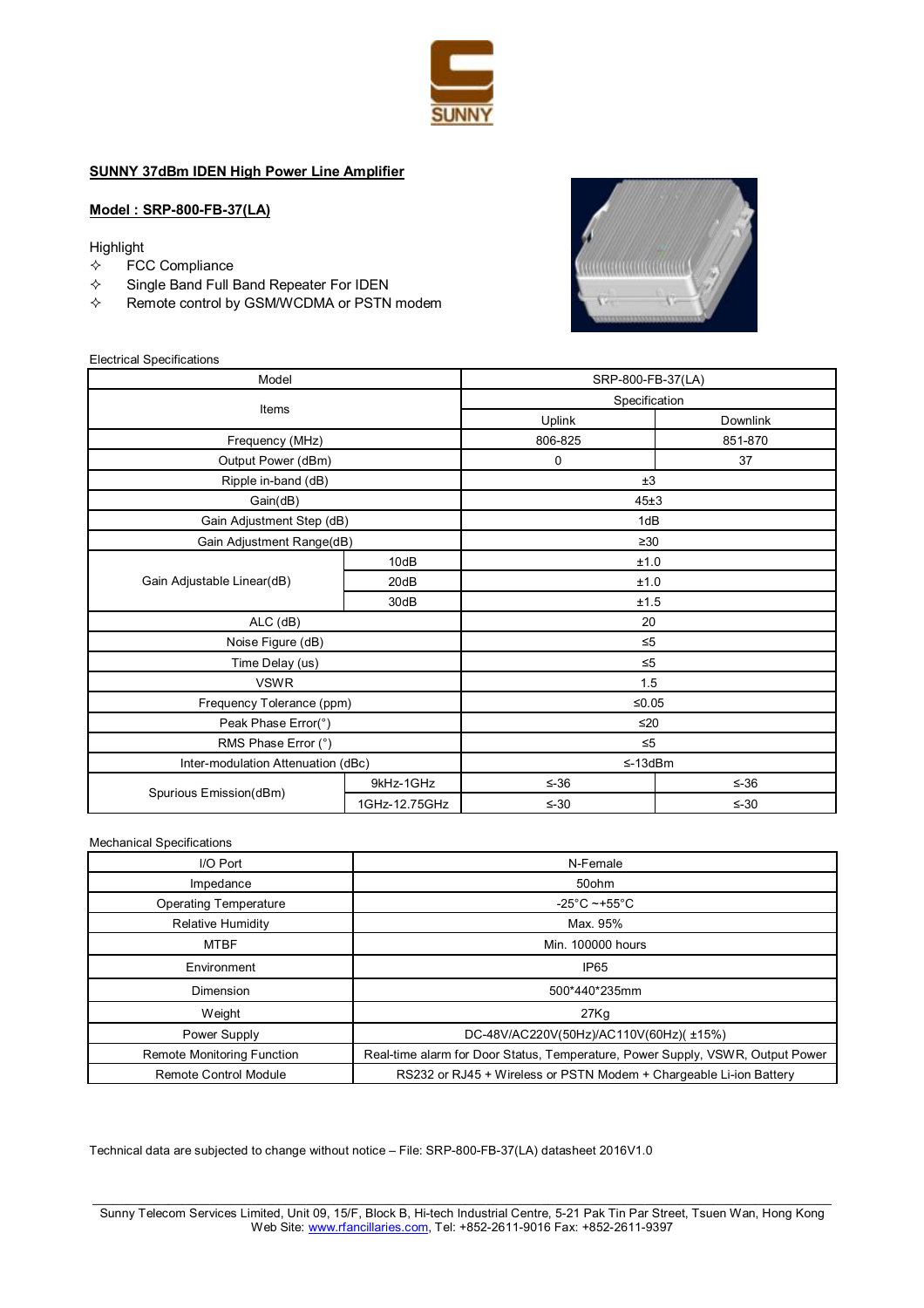

## **SUNNY 37dBm IDEN High Power Repeater**

### **Model : SRP-800-FB-37**

Highlight

- $\Leftrightarrow$  FCC Compliance
- $\Leftrightarrow$  Single Band Full Band Repeater For IDEN
- $\Leftrightarrow$  Remote control by GSM/WCDMA or PSTN modem



#### Electrical Specifications

| Model                              |               | SRP-800-FB-37 |            |
|------------------------------------|---------------|---------------|------------|
| Items                              |               | Specification |            |
|                                    |               | Uplink        | Downlink   |
| Frequency (MHz)                    |               | 806-825       | 851-870    |
| Output Power (dBm)                 |               | 33            | 37         |
| Ripple in-band (dB)                |               | ±3            |            |
| Gain(dB)                           |               | 90±3          |            |
| Gain Adjustment Step (dB)          |               | 1dB           |            |
| Gain Adjustment Range(dB)          |               | $\geq 30$     |            |
| Gain Adjustable Linear(dB)         | 10dB          | ±1.0          |            |
|                                    | 20dB          | ±1.0          |            |
|                                    | 30dB          | ±1.5          |            |
| $ALC$ ( $dB$ )                     |               | 20            |            |
| Noise Figure (dB)                  |               | $\leq 5$      |            |
| Time Delay (us)                    |               | $\leq 5$      |            |
| <b>VSWR</b>                        |               | 1.5           |            |
| Frequency Tolerance (ppm)          |               | $≤0.05$       |            |
| Peak Phase Error(°)                |               | $≤20$         |            |
| RMS Phase Error (°)                |               | $\leq 5$      |            |
| Inter-modulation Attenuation (dBc) |               | $\leq$ -13dBm |            |
| Spurious Emission(dBm)             | 9kHz-1GHz     | $\leq -36$    | $\leq -36$ |
|                                    | 1GHz-12.75GHz | $\leq -30$    | $\leq -30$ |

Mechanical Specifications

| I/O Port                          | N-Female                                                                       |
|-----------------------------------|--------------------------------------------------------------------------------|
| Impedance                         | 50ohm                                                                          |
| <b>Operating Temperature</b>      | -25°C ~+55°C                                                                   |
| Relative Humidity                 | Max. 95%                                                                       |
| <b>MTBF</b>                       | Min. 100000 hours                                                              |
| Environment                       | IP <sub>65</sub>                                                               |
| Dimension                         | 500*440*235mm                                                                  |
| Weight                            | 27Kq                                                                           |
| Power Supply                      | DC-48V/AC220V(50Hz)/AC110V(60Hz)(±15%)                                         |
| <b>Remote Monitoring Function</b> | Real-time alarm for Door Status, Temperature, Power Supply, VSWR, Output Power |
| <b>Remote Control Module</b>      | RS232 or RJ45 + Wireless or PSTN Modem + Chargeable Li-ion Battery             |

Technical data are subjected to change without notice – File: SRP-800-FB-37 datasheet 2016V1.0